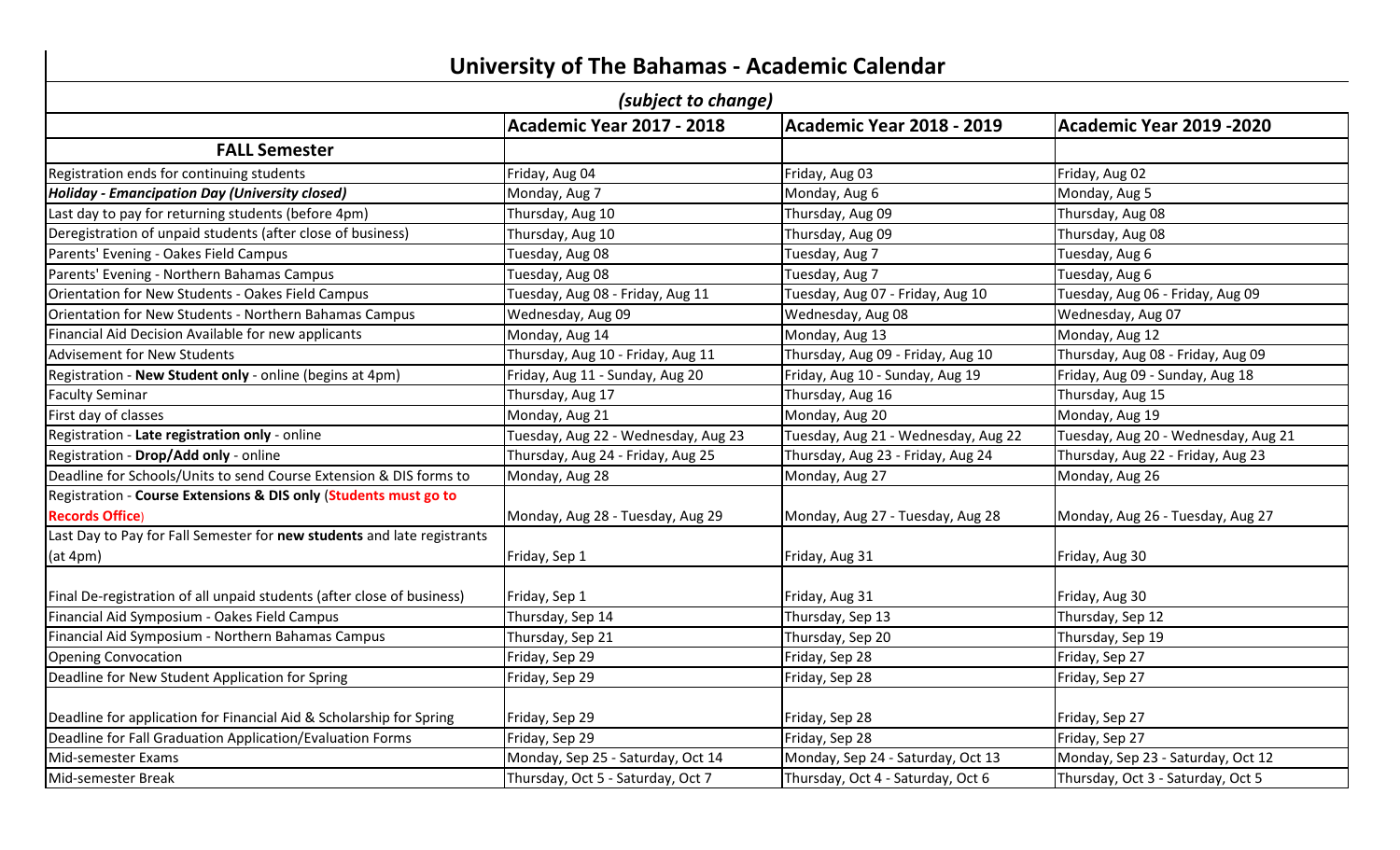| <b>Holiday - National Heroes Day (University closed)</b>           | Monday, Oct 9                       | Monday, Oct 8                       | Monday, Oct 14                       |
|--------------------------------------------------------------------|-------------------------------------|-------------------------------------|--------------------------------------|
| <b>Student Success Ceremony</b>                                    | Friday, Oct 20                      | Friday, Oct 19                      | Friday, Oct 18                       |
| Open House / Recruitment                                           | Thursday, Oct 26                    | Thursday, Oct 25                    | Thursday, Oct 24                     |
| Last day to withdraw without academic penalty                      | Friday, Oct 27                      | Friday, Oct 26                      | Friday, Oct 25                       |
| Advisement/Authorization begins for Spring                         | Monday, Oct 30                      | Monday, Oct 29                      | Monday, Oct 28                       |
| Homecoming                                                         | Friday, Nov 3 - Sunday, Nov 5       | Friday, Nov 2 - Sunday, Nov 4       | Friday, Nov 1 - Sunday, Nov 3        |
| Registration begins for Spring (online)                            | Monday, Nov 6                       | Monday, Nov 5                       | Monday, Nov 4                        |
| <b>University of The Bahamas Charter Day!</b>                      | Friday, Nov 10                      | Friday, Nov 09                      | Friday, Nov 08                       |
| Financial Aid & Scholarship Renewals deadline for Spring           | Friday, Nov 24                      | Friday, Nov 23                      | Friday, Nov 22                       |
| Advisement/Authorization ends for Spring                           | Friday, Nov 24                      | Friday, Nov 23                      | Friday, Nov 22                       |
| Classes End                                                        | Sunday, Nov 26                      | Sunday, Nov 25                      | Sunday, Nov 24                       |
| <b>Final Examinations</b>                                          | Wednesday, Nov 29 - Friday, Dec 8   | Wednesday, Nov 28 - Friday, Dec 7   | Wednesday, Nov 27 - Friday, Dec 6    |
| Deadline for Final Grades due at Records                           | Thursday, Dec 14                    | Thursday, Dec 13                    | Thursday, Dec 12                     |
| Transcripts available online                                       | Friday, Dec 15                      | Friday, Dec 14                      | Friday, Dec 13                       |
| <b>Christmas Break - University closed (with some exceptions)</b>  | Monday, Dec 18 - Tuesday, Jan 1     | Monday, Dec 17 - Tuesday, Jan 1     | Monday, Dec 16 - Wednesday, Jan 1    |
| Normal Registration period ends for Spring                         | Sunday, Dec 31                      | Monday, Dec 31                      | Tuesday, Dec 31                      |
|                                                                    |                                     |                                     |                                      |
| <b>SPRING Semester</b>                                             |                                     |                                     |                                      |
|                                                                    |                                     |                                     |                                      |
| <b>HOLIDAY - New Year's Day (University closed)</b>                | Monday, Jan 01                      | Tuesday, Jan 01                     | Wednesday, Jan 01                    |
| Last Day to Pay for returning students (before 4pm)                | Wednesday, Jan 03                   | Thursday, Jan 03                    | Friday, Jan 03                       |
| De-registration of unpaid students (after close of business)       | Wednesday, Jan 03                   | Thursday, Jan 03                    | Friday, Jan 03                       |
| Orientation for New Students (all campuses)                        | Wednesday, Jan 03                   | Thursday, Jan 03                    | Friday, Jan 03                       |
| Financial Aid decision available for new applicants                | Thursday, Jan 04                    | Thursday, Jan 03                    | Friday, Jan 03                       |
| <b>Advisement for New Students</b>                                 | Thursday, Jan 04 - Friday, Jan 05   | Thursday, Jan 03 - Friday, Jan 04   | Monday, Jan 06 - Tuesday, Jan 07     |
| Registration - New Student only - online                           | Thursday, Jan 04 - Friday, Jan 05   | Thursday, Jan 03 - Friday, Jan 04   | Monday, Jan 06 - Tuesday, Jan 07     |
| <b>Classes Begin</b>                                               | Monday, Jan 08                      | Monday, Jan 07                      | Wednesday, Jan 08                    |
| Registration - Late registration only - online                     | Tuesday, Jan 09 - Thursday, Jan 11  | Tuesday, Jan 08 - Wednesday, Jan 09 | Thursday, Jan 09 - Saturday, Jan 11  |
| <b>HOLIDAY - Majority Rule (University closed)</b>                 | Wednesday, Jan 10                   | Thursday, Jan 10                    | Friday, Jan 10                       |
| Registration - Drop/Add only - online                              | Friday, Jan 12 - Mon, Jan 15        | Friday, Jan 11 - Mon, Jan 14        | Sunday, Jan 12 - Tuesday, Jan 14     |
| Registration - Course Extensions & DIS only (Students must go to   |                                     |                                     |                                      |
| <b>Records Office)</b>                                             | Tuesday, Jan 16 - Wednesday, Jan 17 | Tuesday, Jan 15 - Wednesday, Jan 16 | Wednesday, Jan 15 - Thursday, Jan 16 |
|                                                                    |                                     |                                     |                                      |
| Last day for payment for late registrants and new students at 4pm) | Wednesday, Jan 31                   | Thursday, Jan 31                    | Friday, Jan 31                       |
| De-registration of all unpaid students (after close of business)   | Wednesday, Jan 31                   | Thursday, Jan 31                    | Friday, Jan 31                       |
| Deadline for Spring Graduation Application / Evaluation Forms      | Wednesday, Jan 31                   | Thursday, Jan 31                    | Friday, Jan 31                       |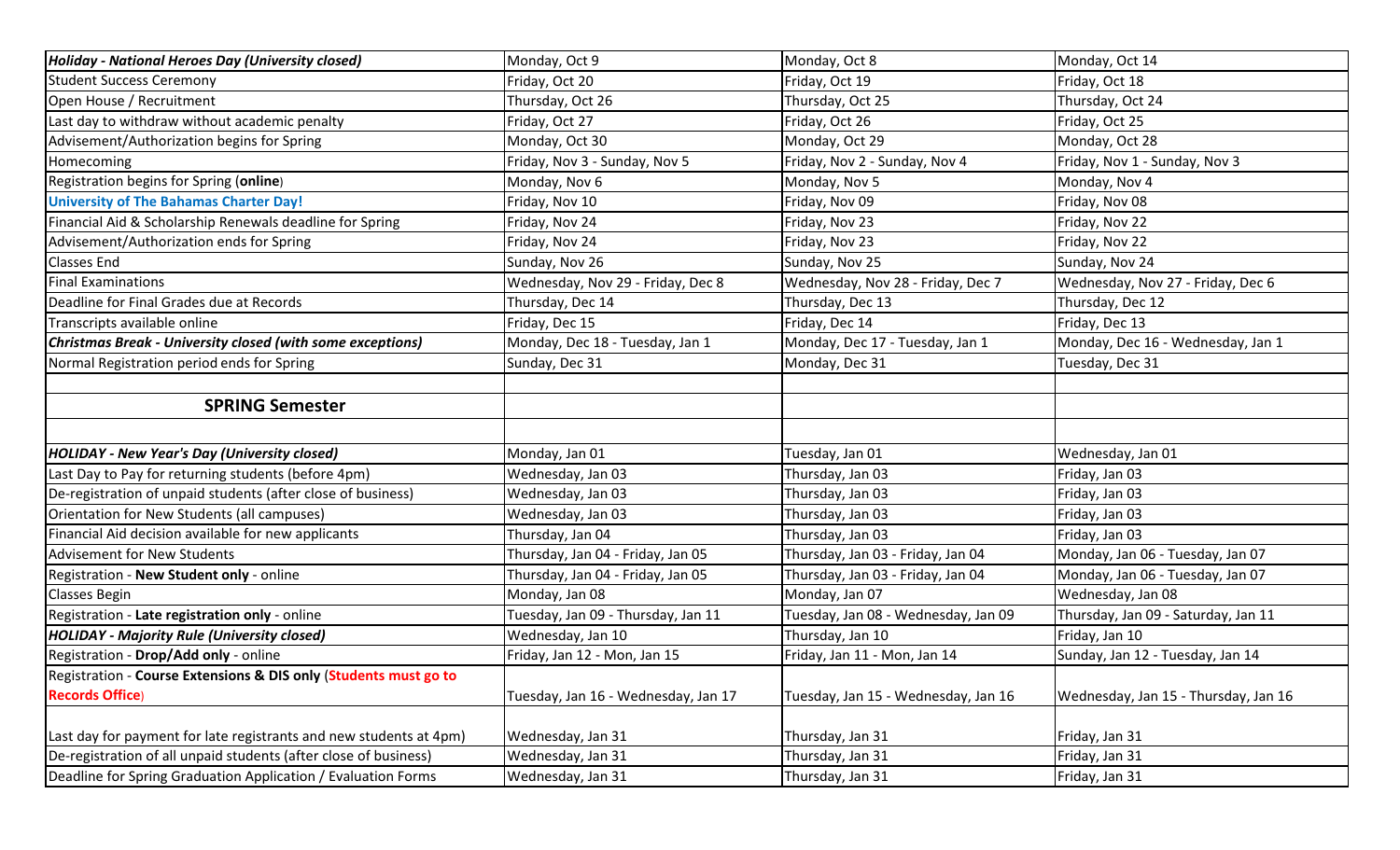| Deadline for Admission Application for Fall                   | Friday, Feb 02                      | Friday, Feb 01                      | Friday, Feb 07                      |
|---------------------------------------------------------------|-------------------------------------|-------------------------------------|-------------------------------------|
| Deadline for Financial Aid Application & Scholarship for Fall | Friday, Feb 02                      | Friday, Feb 01                      | Friday, Feb 07                      |
| <b>Mid-semester Examinations</b>                              | Monday, Feb 12 - Saturday, Mar 03   | Monday, Feb 11 - Saturday, Mar 02   | Monday, Feb 18 - Saturday, Mar 07   |
| Mid-semester Break                                            | Thursday, Feb 22 - Saturday, Feb 24 | Thursday, Feb 21 - Saturday, Feb 23 | Thursday, Feb 27 - Saturday, Feb 29 |
| Open House                                                    | Thursday, Mar 15                    | Thursday, Mar 14                    | Thursday, Mar 19                    |
| Last day to withdraw without academic penalty                 | Friday, Mar 16                      | Friday, Mar 15                      | Friday, Mar 20                      |
| Advisement / Authorization begins for Summer                  | Monday, Mar 19                      | Monday, Mar 18                      | Monday, Mar 23                      |
| <b>HOLIDAY - Good Friday (University Closed)</b>              | Friday, Mar 30                      | Friday, Apr 19                      | Friday, Apr 10                      |
|                                                               |                                     |                                     |                                     |
| <b>HOLIDAY - Easter Monday (University Closed)</b>            | Monday, Apr 2                       | Monday, Apr 22                      | Monday, Apr 13                      |
| Registration begins for Summer Sessions I & II                | Monday, Mar 26                      | Monday, Mar 25                      | Monday, Mar 30                      |
| Advisement / Authorization begins for Fall                    | Monday, Mar 19                      | Monday, Mar 18                      | Monday, Mar 23                      |
| Advisement / Authorization ends for Summer                    | Friday, Apr 20                      | Friday, Apr 19                      | Tuesday, Apr 21                     |
| Classes End                                                   | Saturday, Apr 21                    | Saturday, Apr 20                    | Tuesday, Apr 21                     |
| <b>Final Examinations</b>                                     | Monday, Apr 16 - Wednesday, Apr 25  | Monday, Apr 15 - Wednesday, Apr 24  | Tuesday, Apr 14 - Thursday, Apr 23  |
| Registration for Summer ends (4pm)                            | Friday, May 04                      | Friday, May 03                      | Friday, May 08                      |
| Deadline for Final Grades due at Records                      | Monday, Apr 30                      | Monday, Apr 29                      | Monday, Apr 27                      |
| <b>Early Accepted Students Day</b>                            | April TBA                           | April TBA                           | April TBA                           |
| Transcripts available online                                  | Tuesday, May 01                     | Tuesday, Apr 30                     | Tuesday, Apr 28                     |
| Registration begins for Fall                                  | Wednesday, May 16                   | Wednesday, May 15                   | Wednesday, May 20                   |
| Commencement Rehearsal (New Providence)                       | Thursday, May 17                    | Thursday, May 16                    | Thursday, May 21                    |
| Teachers Commissioning Ceremony (New Providence)              | Tuesday, May 22                     | Tuesday, May 21                     | Tuesday, May 26                     |
| Awards Ceremony (New Providence)                              | Tuesday, May 22                     | Tuesday, May 21                     | Tuesday, May 26                     |
| Nurses Pinning Ceremony (New Providence)                      | Wednesday, May 23                   | Wednesday, May 22                   | Wednesday, May 27                   |
| Baccalaureate (New Providence)                                | Wednesday, May 23                   | Wednesday, May 22                   | Wednesday, May 27                   |
| Commencement (New Providence)                                 | Thursday, May 24                    | Thursday, May 23                    | Thursday, May 28                    |
| Awards Dinner (Grand Bahama)                                  | Saturday, May 26                    | Saturday, May 25                    | Saturday, May 30                    |
| Commencement Rehearsal (Grand Bahama)                         | Monday, May 28                      | Monday, May 27                      | Monday, Jun 01                      |
| Nurses Pinning Ceremony (Grand Bahama)                        | Tuesday, May 29                     | Tuesday, May 28                     | Tuesday, May 27                     |
| Teachers Commissioning Ceremony (Grand Bahama)                | Wednesday, May 30                   | Wednesday, May 29                   | Wednesday, Jun 03                   |
| Baccalaureate (Grand Bahama)                                  | Wednesday, May 30                   | Wednesday, May 29                   | Wednesday, Jun 03                   |
| Commencement (Grand Bahama)                                   | Thursday, May 31                    | Thursday, May 30                    | Thursday, Jun 4                     |
|                                                               |                                     |                                     |                                     |
| <b>SUMMER Sessions I &amp; II</b>                             |                                     |                                     |                                     |
| Last day to pay for Summer I (before 4pm)                     | Friday, May 04                      | Friday, May 03                      | Friday, May 08                      |